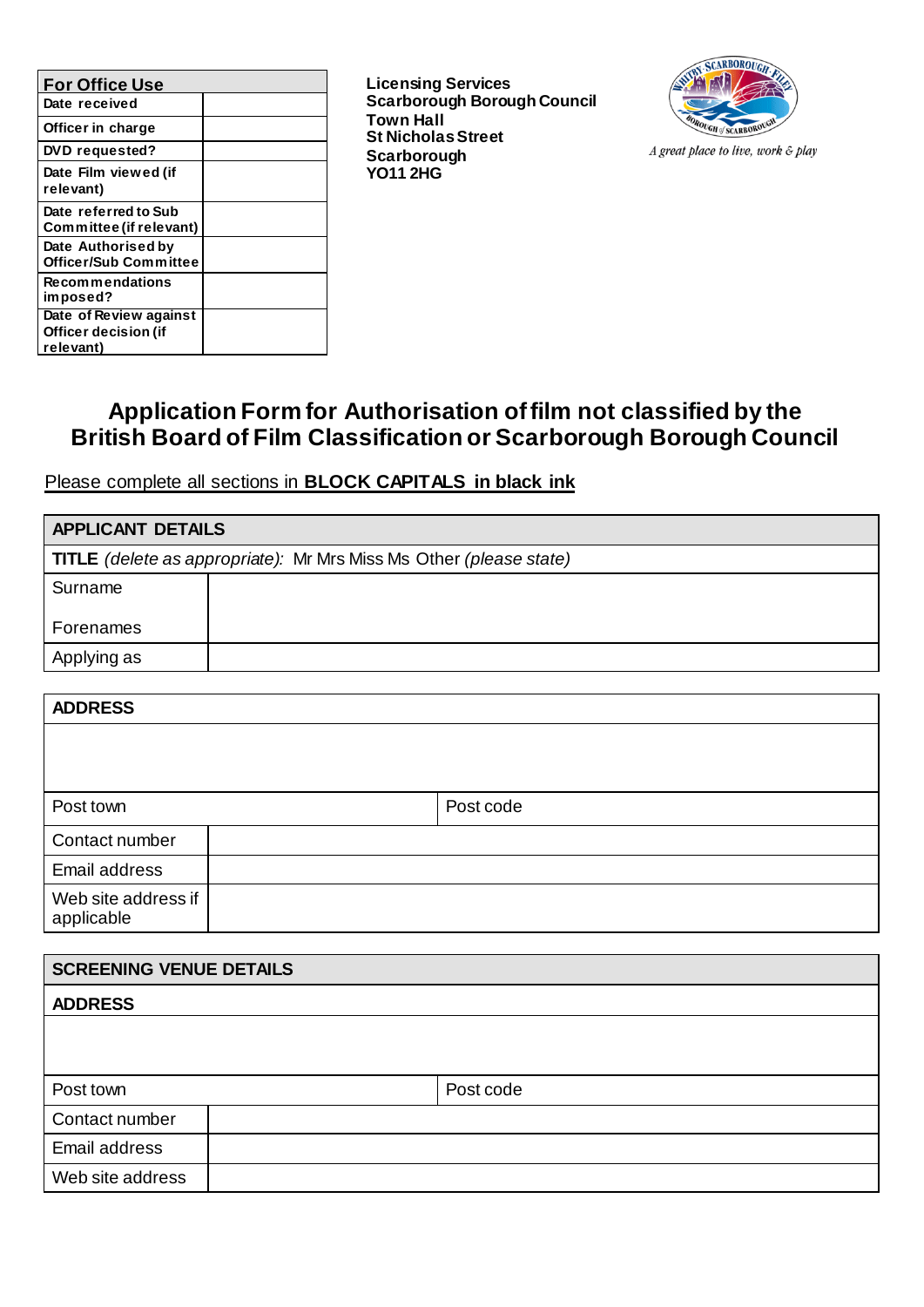| Is the venue covered by a<br>Premises Licence, Club Premises<br>Certificate and/or Temporary<br>Event Notice under the Licensing<br>Act 2003 |  |
|----------------------------------------------------------------------------------------------------------------------------------------------|--|
| State date(s) of proposed<br>screening                                                                                                       |  |
| State time(s) of proposed<br>screening                                                                                                       |  |

| <b>FILM DETAILS</b> |                  |                                                                                                                          |              |
|---------------------|------------------|--------------------------------------------------------------------------------------------------------------------------|--------------|
| Title               | Director         | Producer                                                                                                                 | Film Company |
| Run time (mins)     | Target age group | If known, state a legal/legitimate internet site where<br>film or portion of film is available to view without<br>charge |              |

|                                                                                | Has a recognised classification body either in the UK or overseas ever classified this film? | Yes / No |
|--------------------------------------------------------------------------------|----------------------------------------------------------------------------------------------|----------|
| If yes, give details i.e.<br>classification body and<br>classification awarded |                                                                                              |          |
| this film?                                                                     | Has a recognised classification body either in the UK or overseas ever refused to classify   | Yes / No |
| If yes, give details                                                           |                                                                                              |          |
|                                                                                |                                                                                              |          |

| <b>State full and detailed</b><br>synopsis of film identifying<br>material within the film<br>considered to be likely to<br>have a bearing on age limit<br>for the targeted audience<br>N.B. (If film is to be shown<br>to persons 18 and over state<br>brief synopsis) | (Continue on a separate sheet if necessary) |
|-------------------------------------------------------------------------------------------------------------------------------------------------------------------------------------------------------------------------------------------------------------------------|---------------------------------------------|
|-------------------------------------------------------------------------------------------------------------------------------------------------------------------------------------------------------------------------------------------------------------------------|---------------------------------------------|